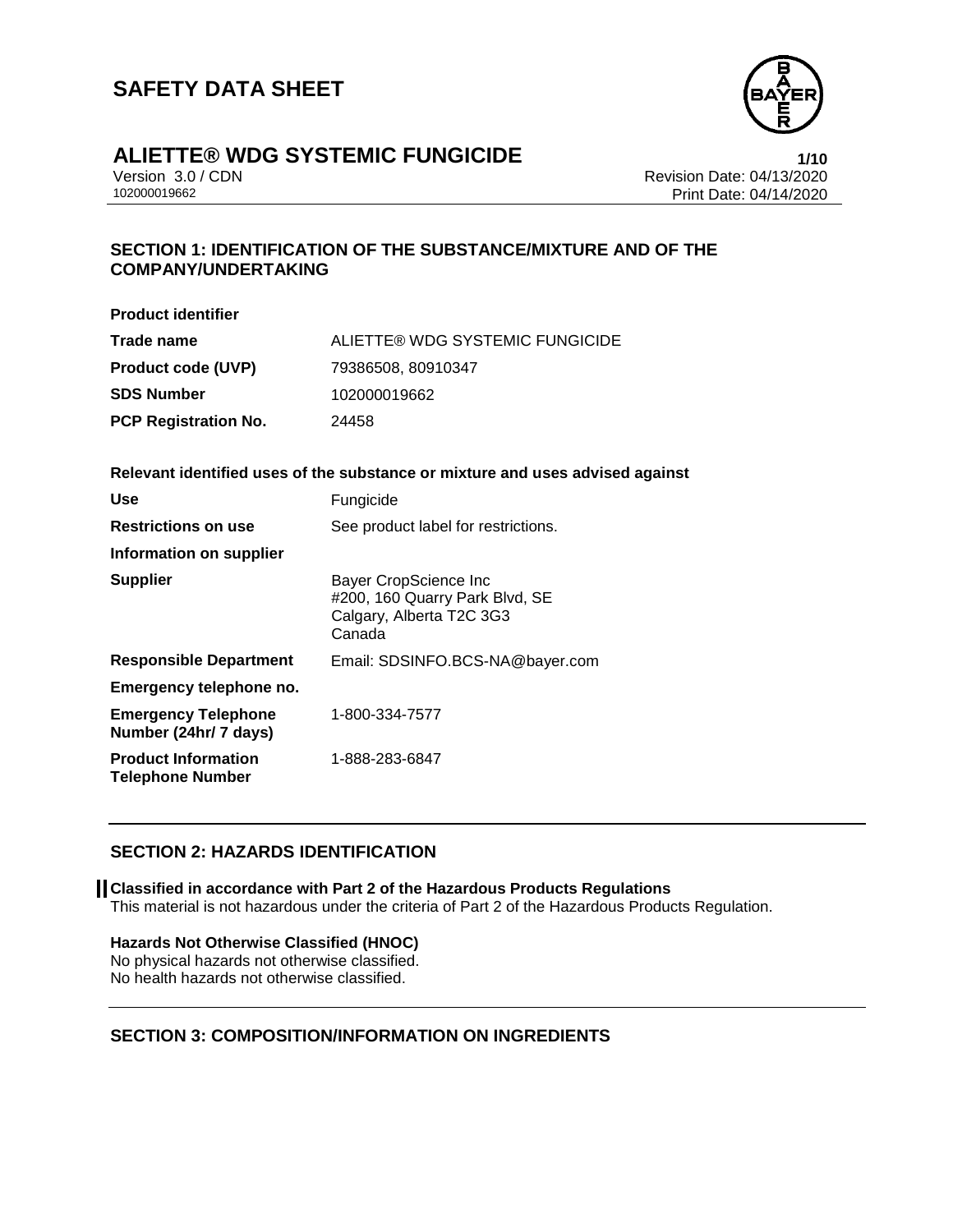

Version 3.0 / CDN<br>102000019662<br>Print Date: 04/14/2020 Print Date: 04/14/2020  $2/10$ 

| <b>Hazardous Component Name</b>                  | CAS-No.    | <b>Concentration % by weight</b> |
|--------------------------------------------------|------------|----------------------------------|
| Fosetyl-Aluminium                                | 39148-24-8 | 80.0                             |
| Nonylphenol ethoxylate, branched                 | 68412-54-4 | 5.2                              |
| Lignosulfonic acid, sodium salt, sulfomethylated | 68512-34-5 | 4.4                              |
| Nonylphenol ethoxylate                           | 68412-54-4 | 1.0                              |

## **SECTION 4: FIRST AID MEASURES**

#### **Description of first aid measures**

| <b>General advice</b>                                                      | When possible, have the product container or label with you when<br>calling a poison control center or doctor or going for treatment.                                                                                                                                                                     |  |
|----------------------------------------------------------------------------|-----------------------------------------------------------------------------------------------------------------------------------------------------------------------------------------------------------------------------------------------------------------------------------------------------------|--|
| <b>Inhalation</b>                                                          | Move to fresh air. If person is not breathing, call 911 or an ambulance,<br>then give artificial respiration, preferably mouth-to-mouth if possible.<br>Call a physician or poison control center immediately.                                                                                            |  |
| <b>Skin contact</b>                                                        | Take off contaminated clothing and shoes immediately. Wash off<br>immediately with plenty of water for at least 15 minutes. Call a<br>physician or poison control center immediately.                                                                                                                     |  |
| Eye contact                                                                | Hold eye open and rinse slowly and gently with water for 15-20<br>minutes. Remove contact lenses, if present, after the first 5 minutes,<br>then continue rinsing eye. Call a physician or poison control center<br>immediately.                                                                          |  |
| Ingestion                                                                  | Call a physician or poison control center immediately. Rinse out mouth<br>and give water in small sips to drink. DO NOT induce vomiting unless<br>directed to do so by a physician or poison control center. Never give<br>anything by mouth to an unconscious person. Do not leave victim<br>unattended. |  |
| Most important symptoms and effects, both acute and delayed                |                                                                                                                                                                                                                                                                                                           |  |
| <b>Symptoms</b>                                                            | The following symptoms may occur:, The product causes irritation of<br>eyes, skin and mucous membranes.                                                                                                                                                                                                   |  |
| Indication of any immediate medical attention and special treatment needed |                                                                                                                                                                                                                                                                                                           |  |
| <b>Treatment</b>                                                           | Appropriate supportive and symptomatic treatment as indicated by the<br>patient's condition is recommended.                                                                                                                                                                                               |  |

### **SECTION 5: FIREFIGHTING MEASURES**

| <b>Extinguishing media</b> |                                        |
|----------------------------|----------------------------------------|
| <b>Suitable</b>            | Foam, Dry powder, Carbon dioxide (CO2) |
| <b>Unsuitable</b>          | High volume water jet                  |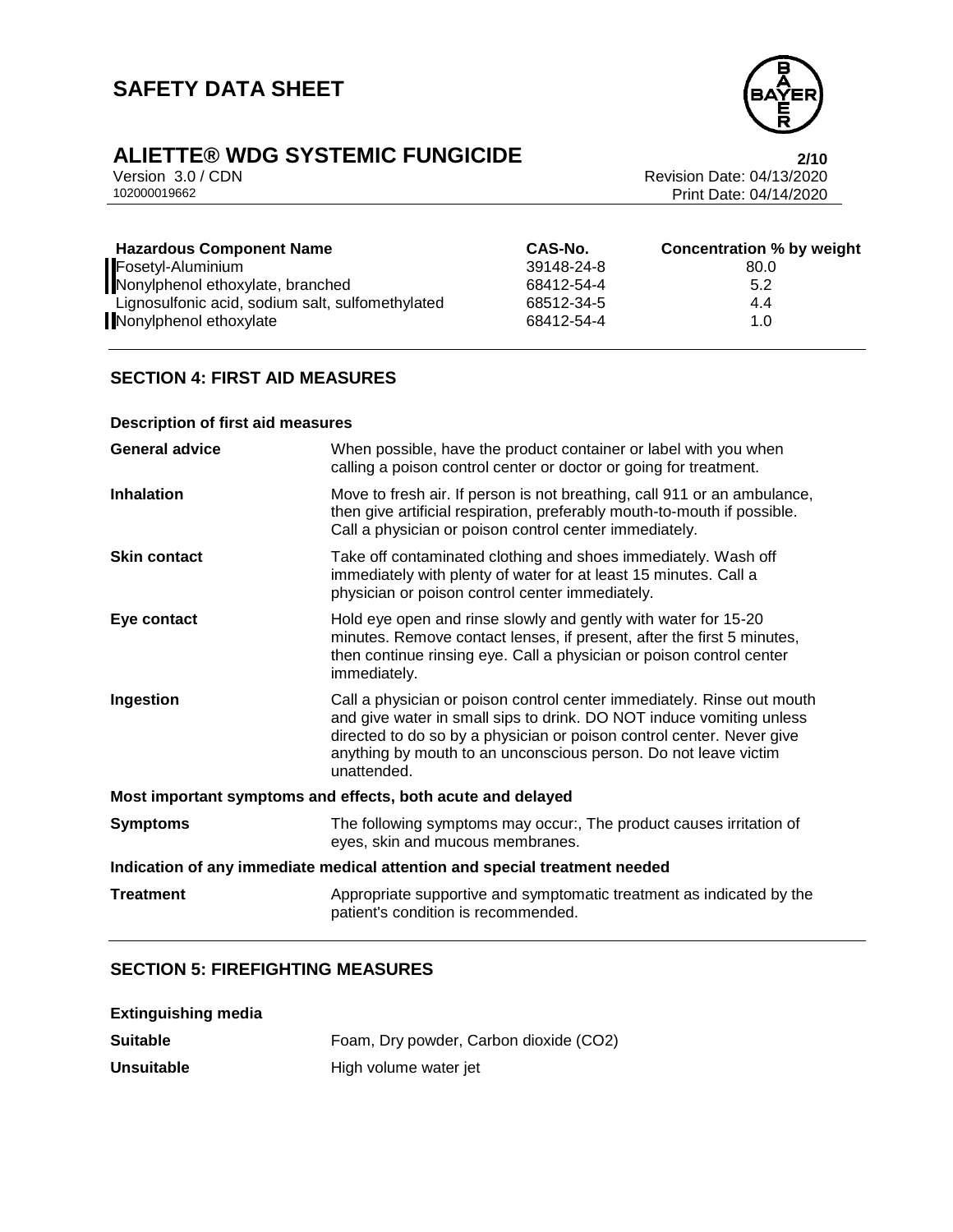

## **ALIETTE® WDG SYSTEMIC FUNGICIDE 3/10**

| Version 3.0 / CDI |  |
|-------------------|--|
| 102000019662      |  |

Version 3.0 / CDN Revision Date: 04/13/2020 Print Date: 04/14/2020  $3/10$ 

| Special hazards arising<br>from the substance or<br>mixture | In the event of fire the following may be released:, Carbon monoxide<br>(CO), Nitrogen oxides (NOx), Oxides of phosphorus                                                          |
|-------------------------------------------------------------|------------------------------------------------------------------------------------------------------------------------------------------------------------------------------------|
| <b>Advice for firefighters</b>                              |                                                                                                                                                                                    |
| <b>Special protective</b><br>equipment for firefighters     | Firefighters should wear NIOSH approved self-contained breathing<br>apparatus and full protective clothing.                                                                        |
|                                                             | In the event of fire and/or explosion do not breathe fumes. Wear self-<br>contained breathing apparatus and protective suit.                                                       |
| <b>Further information</b>                                  | Keep out of smoke. Fight fire from upwind position. Do not allow run-off<br>from fire fighting to enter drains or water courses. Contain the spread<br>of the fire-fighting media. |
| <b>Flash point</b>                                          | Not applicable                                                                                                                                                                     |
| <b>Auto-ignition temperature</b>                            | No data available                                                                                                                                                                  |
| Lower explosion limit                                       | Not applicable                                                                                                                                                                     |
| <b>Upper explosion limit</b>                                | Not applicable                                                                                                                                                                     |
| <b>Explosivity</b>                                          | No data available                                                                                                                                                                  |
|                                                             |                                                                                                                                                                                    |

## **SECTION 6: ACCIDENTAL RELEASE MEASURES**

## **Personal precautions, protective equipment and emergency procedures**

| <b>Precautions</b>                                    | Keep unauthorized people away. Isolate hazard area. Avoid contact<br>with spilled product or contaminated surfaces.                                                                                                                                       |  |
|-------------------------------------------------------|-----------------------------------------------------------------------------------------------------------------------------------------------------------------------------------------------------------------------------------------------------------|--|
| Methods and materials for containment and cleaning up |                                                                                                                                                                                                                                                           |  |
| Methods for cleaning up                               | Avoid dust formation. Sweep up or vacuum up spillage and collect in<br>suitable container for disposal. Clean contaminated floors and objects<br>thoroughly, observing environmental regulations. Decontaminate tools<br>and equipment following cleanup. |  |
| <b>Additional advice</b>                              | Use personal protective equipment. If the product is accidentally<br>spilled, do not allow to enter soil, waterways or waste water canal.                                                                                                                 |  |
| Reference to other sections                           | Information regarding safe handling, see section 7.<br>Information regarding personal protective equipment, see section 8.<br>Information regarding waste disposal, see section 13.                                                                       |  |

## **SECTION 7: HANDLING AND STORAGE**

#### **Precautions for safe handling**

**Advice on safe handling** Use only in area provided with appropriate exhaust ventilation. Handle and open container in a manner as to prevent spillage.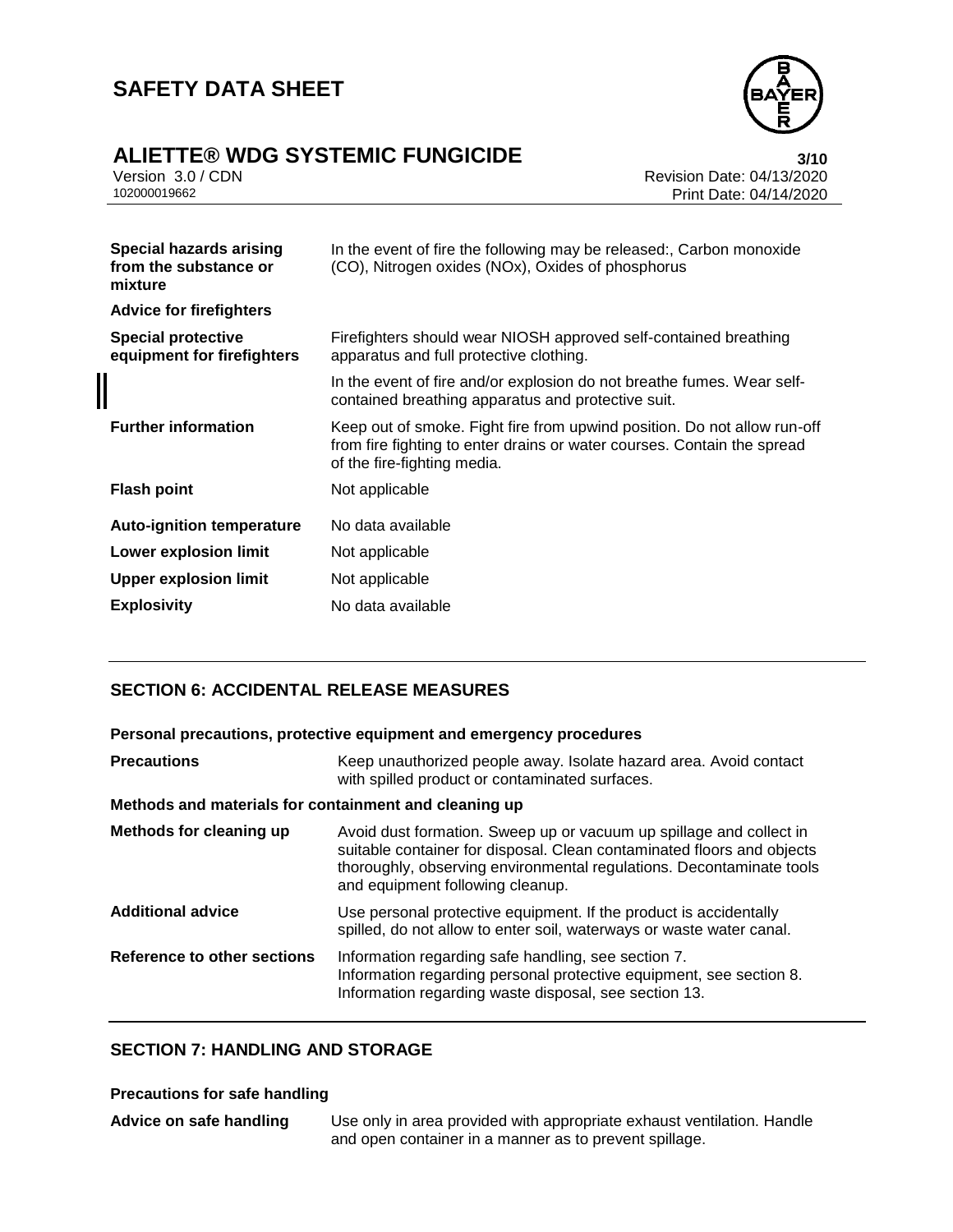

## **ALIETTE® WDG SYSTEMIC FUNGICIDE 4/10**

Version 3.0 / CDN<br>102000019662<br>Print Date: 04/14/2020 Print Date: 04/14/2020 4/10

| <b>Hygiene measures</b>                                      | Wash hands thoroughly with soap and water after handling and before<br>eating, drinking, chewing gum, using tobacco, using the toilet or<br>applying cosmetics.<br>Remove Personal Protective Equipment (PPE) immediately after<br>handling this product. Before removing gloves clean them with soap and<br>water. Remove soiled clothing immediately and clean thoroughly before<br>using again. Wash thoroughly and put on clean clothing. |  |  |
|--------------------------------------------------------------|-----------------------------------------------------------------------------------------------------------------------------------------------------------------------------------------------------------------------------------------------------------------------------------------------------------------------------------------------------------------------------------------------------------------------------------------------|--|--|
| Conditions for safe storage, including any incompatibilities |                                                                                                                                                                                                                                                                                                                                                                                                                                               |  |  |
| <b>Requirements for storage</b><br>areas and containers      | Store in a cool, dry place and in such a manner as to prevent cross<br>contamination with other crop protection products, fertilizers, food, and<br>feed. Store in original container and out of the reach of children,<br>preferably in a locked storage area.                                                                                                                                                                               |  |  |

## **SECTION 8: EXPOSURE CONTROLS/PERSONAL PROTECTION**

| <b>Components</b>      | CAS-No.    | <b>Control parameters</b>     | <b>Update</b> | <b>Basis</b>                |
|------------------------|------------|-------------------------------|---------------|-----------------------------|
| Fosetyl-Aluminium      | 39148-24-8 | 1 mg/m $3$<br>(TWA)           | 09 2011       | CAD BC<br><b>OEL</b>        |
| (Respirable.)          |            |                               |               |                             |
| Fosetyl-Aluminium      | 39148-24-8 | 1 $mg/m3$<br>(TWA)            | 03 2011       | <b>CAD MB</b><br><b>OEL</b> |
| (Respirable fraction.) |            |                               |               |                             |
| Fosetyl-Aluminium      | 39148-24-8 | 1 $mg/m3$<br>(TWA)            | 11 2010       | CAD ON<br><b>OEL</b>        |
| (Respirable fraction.) |            |                               |               |                             |
| Fosetyl-Aluminium      | 39148-24-8 | 20 mg/m3<br>$(15$ MIN ACL)    | 05 2009       | CAD SK<br><b>OEL</b>        |
| (Dust.)                |            |                               |               |                             |
| Fosetyl-Aluminium      | 39148-24-8 | $10$ mg/m $3$<br>$(8$ HR ACL) | 05 2009       | <b>CAD SK</b><br><b>OEL</b> |
| (Dust.)                |            |                               |               |                             |
| Fosetyl-Aluminium      | 39148-24-8 | $5 \text{ mg/m}$ 3<br>(TWA)   |               | OES BCS*                    |

#### **Control parameters**

\*OES BCS: Internal Bayer AG, Crop Science Division "Occupational Exposure Standard"

#### **Exposure controls**

#### **Personal protective equipment**

In normal use and handling conditions please refer to the label and/or leaflet. In all other cases the following recommendations would apply.

**Respiratory protection** When respirators are required, select NIOSH approved equipment based on actual or potential airborne concentrations and in accordance with the appropriate regulatory standards and/or industry recommendations.

Hand protection **Example 20 Chemical resistant nitrile rubber gloves**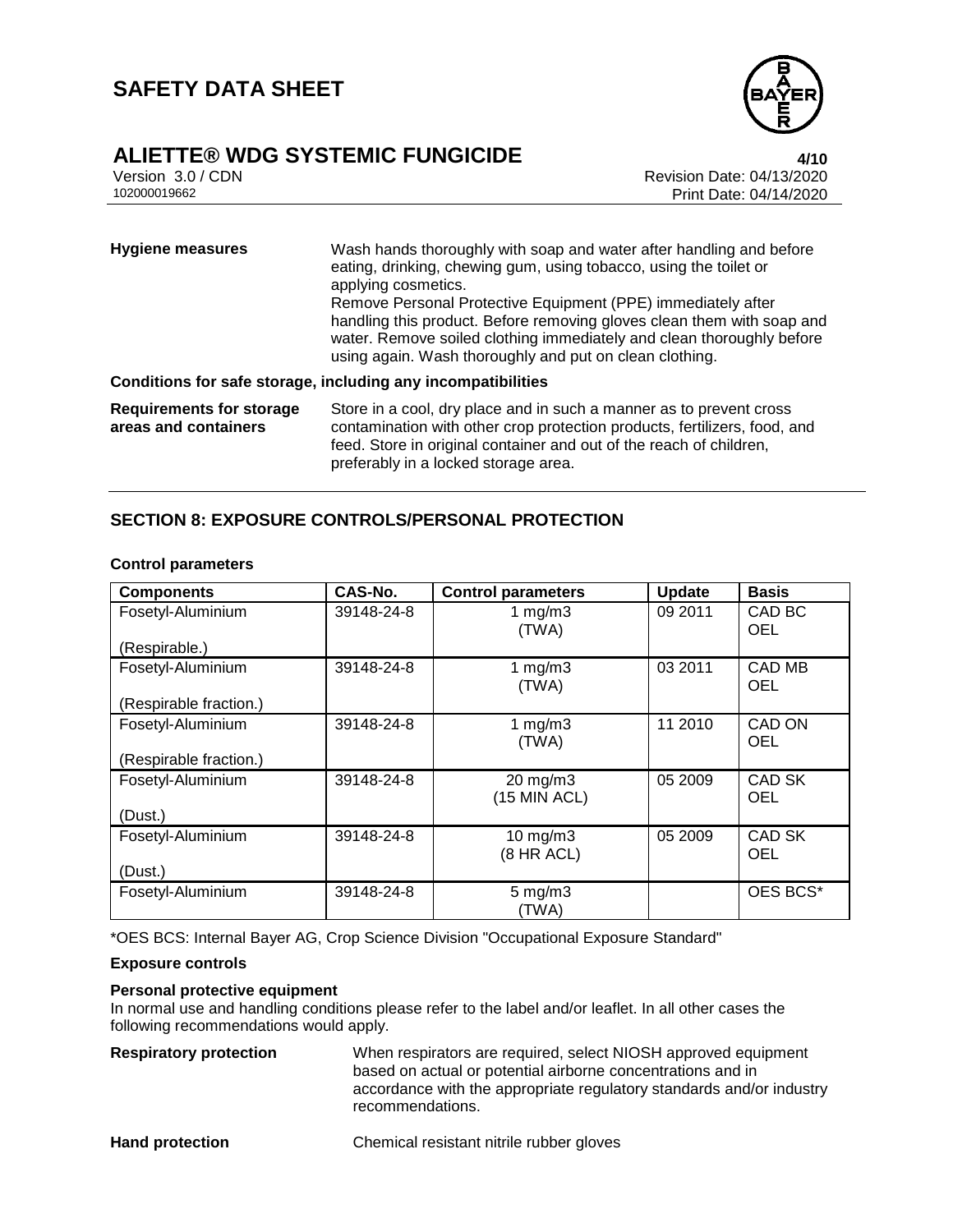

Version 3.0 / CDN<br>102000019662<br>Print Date: 04/14/2020 Print Date: 04/14/2020  $5/10$ 

| Eye protection                     | Safety glasses with side-shields                                                                                                                                                                      |
|------------------------------------|-------------------------------------------------------------------------------------------------------------------------------------------------------------------------------------------------------|
| Skin and body protection           | Wear long-sleeved shirt and long pants and shoes plus socks.                                                                                                                                          |
| <b>General protective measures</b> | Follow manufacturer's instructions for cleaning/maintaining PPE. If<br>no such instructions for washables, use detergent and warm/tepid<br>water.<br>Keep and wash PPE separately from other laundry. |

## **SECTION 9. PHYSICAL AND CHEMICAL PROPERTIES**

| Appearance                                               | grey to tan                     |
|----------------------------------------------------------|---------------------------------|
| <b>Physical State</b>                                    | dry, free flowing granules      |
| Odor                                                     | characteristic                  |
| <b>Odour Threshold</b>                                   | No data available               |
| рH                                                       | $3.0 - 4.0$ (5.0 %)             |
| <b>Viscosity, kinematic</b>                              | No data available               |
| <b>Vapor Pressure</b>                                    | Not applicable                  |
| Vapor Density (Air = 1)                                  | Not applicable                  |
| <b>Density</b>                                           | No data available               |
| <b>Bulk density</b>                                      | $0.45 - 0.56$ g/ml (loose)      |
| <b>Evaporation rate</b>                                  | Not applicable                  |
| <b>Boiling Point</b>                                     | Not applicable                  |
| <b>Melting / Freezing Point</b>                          | Not applicable                  |
|                                                          |                                 |
| <b>Water solubility</b>                                  | dispersible                     |
| <b>Minimum Ignition Energy</b>                           | No data available               |
| <b>Decomposition</b><br>temperature                      | Stable under normal conditions. |
| Self-accelarating<br>decomposition temperature<br>(SADT) | No data available               |
| <b>Partition coefficient: n-</b><br>octanol/water        | No data available               |
| <b>Flammability</b>                                      | No data available               |
| <b>Flash point</b>                                       | Not applicable                  |
| <b>Auto-ignition temperature</b>                         | No data available               |
| <b>Lower explosion limit</b>                             | Not applicable                  |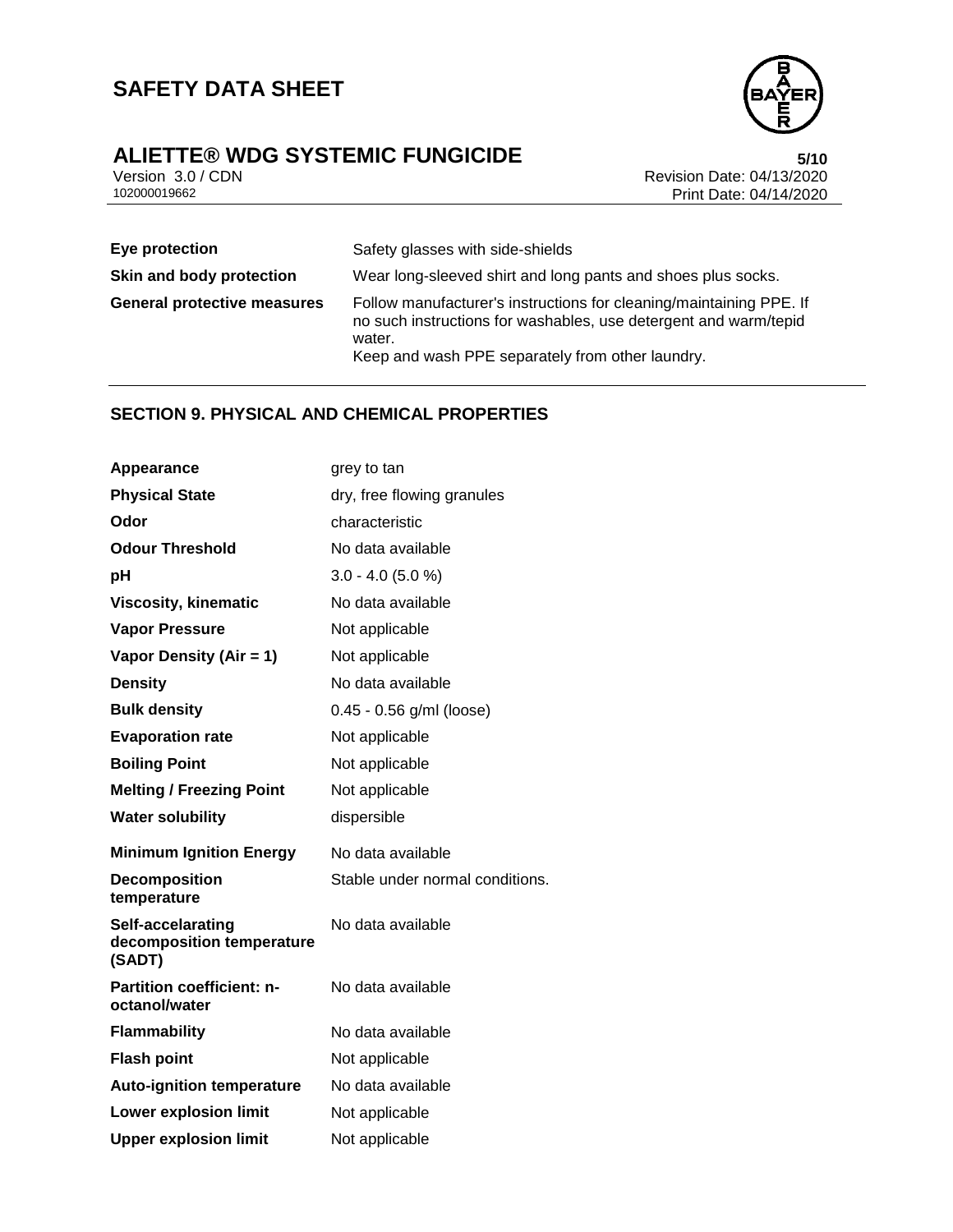

# **ALIETTE®** WDG SYSTEMIC FUNGICIDE<br>Version 3.0/CDN<br>Revision Date: 04/13/2020

Version 3.0 / CDN<br>102000019662<br>Print Date: 04/14/2020 Print Date: 04/14/2020 Page 6/10

| <b>Explosivity</b>       | No data available                                            |
|--------------------------|--------------------------------------------------------------|
| <b>Particle size</b>     | No data available                                            |
| <b>Other information</b> | Further safety related physical-chemical data are not known. |

## **SECTION 10: STABILITY AND REACTIVITY**

| <b>Reactivity</b>                            |                                                                                         |
|----------------------------------------------|-----------------------------------------------------------------------------------------|
| <b>Thermal decomposition</b>                 | Stable under normal conditions.                                                         |
| <b>Chemical stability</b>                    | Stable under recommended storage conditions.                                            |
| <b>Possibility of hazardous</b><br>reactions | No hazardous reactions when stored and handled according to<br>prescribed instructions. |
| <b>Conditions to avoid</b>                   | Extremes of temperature and direct sunlight.<br>Exposure to moisture.                   |
| Incompatible materials                       | Strong acids, Strong bases, Strong oxidizing agents, Strong reducing<br>agents          |
| <b>Hazardous decomposition</b><br>products   | No decomposition products expected under normal conditions of use.                      |

## **SECTION 11: TOXICOLOGICAL INFORMATION**

| <b>Exposure routes</b>               | Eye contact, Skin Absorption, Ingestion, Inhalation                                                   |
|--------------------------------------|-------------------------------------------------------------------------------------------------------|
| <b>Immediate Effects</b><br>Eye      | Causes irritation, redness.                                                                           |
| <b>Skin</b>                          | Harmful if absorbed through skin. May cause irritation, redness,<br>swelling.                         |
| Ingestion                            | Harmful if swallowed.                                                                                 |
| <b>Inhalation</b>                    | May cause upper respiratory tract irritation. Harmful if inhaled.                                     |
| Information on toxicological effects |                                                                                                       |
| <b>Acute oral toxicity</b>           | LD50 (male/female combined Rat) 2,860 mg/kg                                                           |
| <b>Acute inhalation toxicity</b>     | LC50 (male/female combined Rat) $>$ 5.0 mg/l<br>Exposure time: 4 h<br>Determined in the form of dust. |
| <b>Acute dermal toxicity</b>         | LD50 (Rabbit) $> 2,020$ mg/kg                                                                         |
| <b>Skin corrosion/irritation</b>     | Slight irritant effect - does not require labelling. (Rabbit)                                         |
| Serious eye damage/eye<br>irritation | Mild eye irritation. (Rabbit)                                                                         |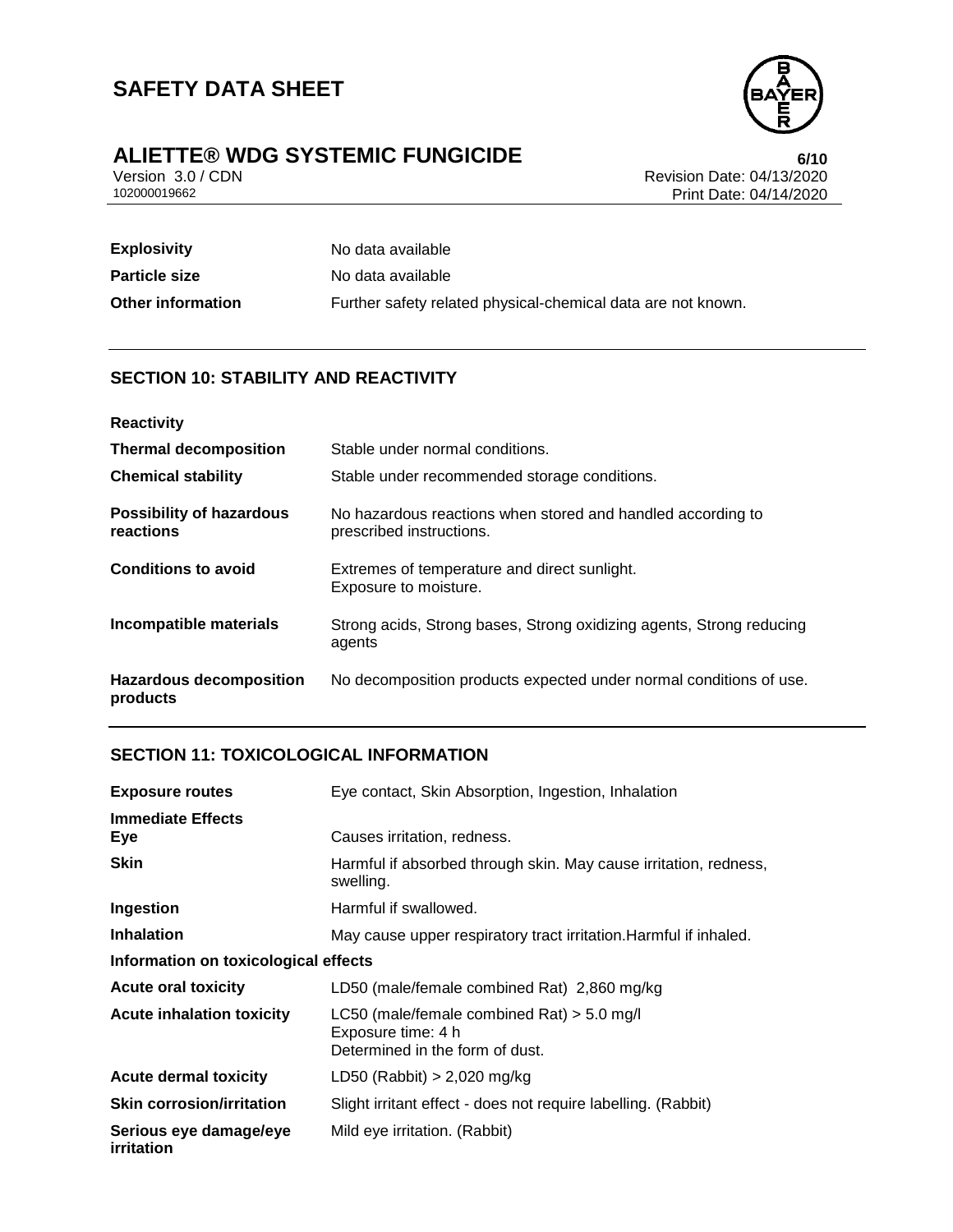

## **ALIETTE® WDG SYSTEMIC FUNGICIDE 7/10**

Version 3.0 / CDN<br>102000019662<br>Print Date: 04/14/2020 Print Date: 04/14/2020 7/10

| <b>Respiratory or skin</b> | Skin: Non-sensitizing. (Guinea pig) |
|----------------------------|-------------------------------------|
| sensitisation              |                                     |

#### **Assessment STOT Specific target organ toxicity – single exposure**

Fosetyl Aluminium: Based on available data, the classification criteria are not met.

#### **Assessment STOT Specific target organ toxicity – repeated exposure**

Fosetyl Aluminium did not cause specific target organ toxicity in experimental animal studies.

#### **Assessment mutagenicity**

Fosetyl Aluminium was not mutagenic or genotoxic in a battery of in vitro and in vivo tests.

#### **Assessment carcinogenicity**

Fosetyl Aluminium was not carcinogenic in lifetime feeding studies in rats and mice.

| <b>ACGIH</b>      |            |          |
|-------------------|------------|----------|
| Fosetyl-Aluminium | 39148-24-8 | Group A4 |
| <b>NTP</b>        |            |          |
| None.             |            |          |
| <b>IARC</b>       |            |          |
| None.             |            |          |
| <b>OSHA</b>       |            |          |
| None              |            |          |

#### **Assessment toxicity to reproduction**

Fosetyl Aluminium did not cause reproductive toxicity in a two-generation study in rats.

#### **Assessment developmental toxicity**

Fosetyl Aluminium did not cause developmental toxicity in rats and rabbits.

#### **Aspiration hazard**

Based on available data, the classification criteria are not met.

#### **Further information**

Only acute toxicity studies have been performed on the formulated product. The non-acute information pertains to the active ingredient(s).

### **SECTION 12: ECOLOGICAL INFORMATION**

| <b>Toxicity to fish</b>    | LC50 (Oncorhynchus mykiss (rainbow trout)) $> 120$ mg/l<br>Exposure time: 96 h<br>Test conducted with a similar formulation. |
|----------------------------|------------------------------------------------------------------------------------------------------------------------------|
| <b>Toxicity to aquatic</b> | EC50 (Daphnia magna (Water flea)) 37 mg/l                                                                                    |
| <i>invertebrates</i>       | Exposure time: 48 h                                                                                                          |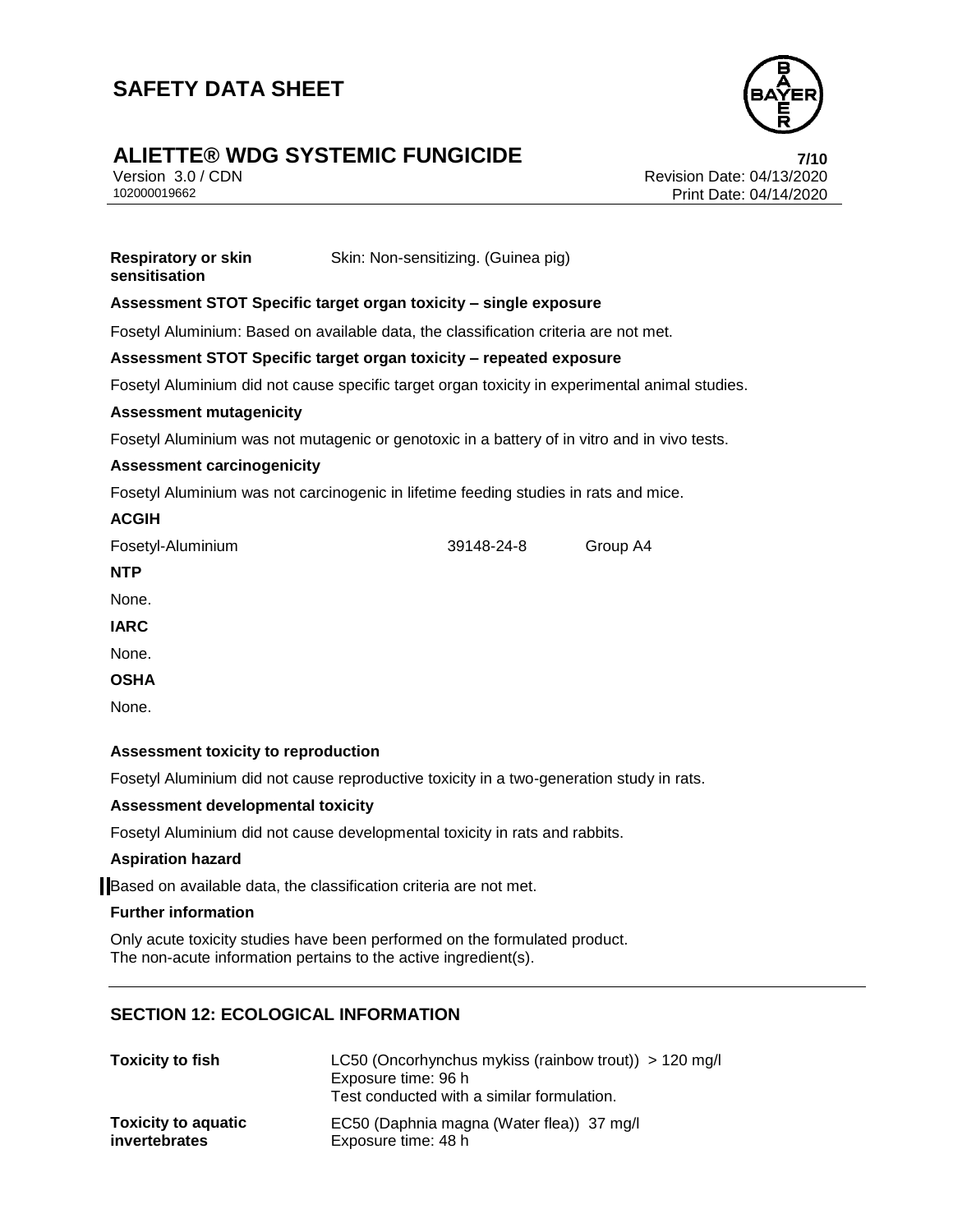

Version 3.0 / CDN<br>102000019662<br>Print Date: 04/14/2020 Print Date: 04/14/2020 8/10

| <b>Toxicity to aquatic plants</b>           | EC50 (Desmodesmus subspicatus (green algae)) 27.7 mg/l<br>Growth rate; Exposure time: 72 h<br>Test conducted with a similar formulation.                                                                                                                                                                                                                                                                            |
|---------------------------------------------|---------------------------------------------------------------------------------------------------------------------------------------------------------------------------------------------------------------------------------------------------------------------------------------------------------------------------------------------------------------------------------------------------------------------|
| <b>Biodegradability</b>                     | Fosetyl Aluminium:<br>rapidly biodegradable                                                                                                                                                                                                                                                                                                                                                                         |
| Koc                                         | Fosetyl Aluminium: Koc: 0.1                                                                                                                                                                                                                                                                                                                                                                                         |
| <b>Bioaccumulation</b>                      | Fosetyl Aluminium:<br>Does not bioaccumulate.                                                                                                                                                                                                                                                                                                                                                                       |
| <b>Mobility in soil</b>                     | Fosetyl Aluminium: Highly mobile in soils                                                                                                                                                                                                                                                                                                                                                                           |
| <b>Additional ecological</b><br>information | No other effects to be mentioned.                                                                                                                                                                                                                                                                                                                                                                                   |
| <b>Environmental precautions</b>            | Drift and runoff from treated areas may be hazardous to aquatic<br>organisms in adjacent sites.<br>Do not apply directly to water, to areas where surface water is present<br>or to intertidal areas below the mean high water mark.<br>Do not contaminate surface or ground water by cleaning equipment or<br>disposal of wastes, including equipment wash water.<br>Apply this product as specified on the label. |

Test conducted with a similar formulation.

## **SECTION 13: DISPOSAL CONSIDERATIONS**

| Waste treatment methods       |                                                                                                                                                                                                                                                                                                                                                                   |
|-------------------------------|-------------------------------------------------------------------------------------------------------------------------------------------------------------------------------------------------------------------------------------------------------------------------------------------------------------------------------------------------------------------|
| <b>Product</b>                | Dispose of contents/container in accordance with local regulation.                                                                                                                                                                                                                                                                                                |
| <b>Contaminated packaging</b> | Do not re-use empty containers.<br>Triple rinse containers.<br>Completely empty container into application equipment, then dispose of<br>empty container in a sanitary landfill, by incineration or by other<br>procedures approved by state/provincial and local authorities.<br>If burned, stay out of smoke.<br>Follow advice on product label and/or leaflet. |

## **SECTION 14: TRANSPORT INFORMATION**

According to national and international transport regulations this material is not classified as dangerous goods / hazardous material.

| Freight Classification: | INSECTICIDES OR FUNGICIDES, N.O.I., OTHER THAN |
|-------------------------|------------------------------------------------|
|                         | <b>POISON</b>                                  |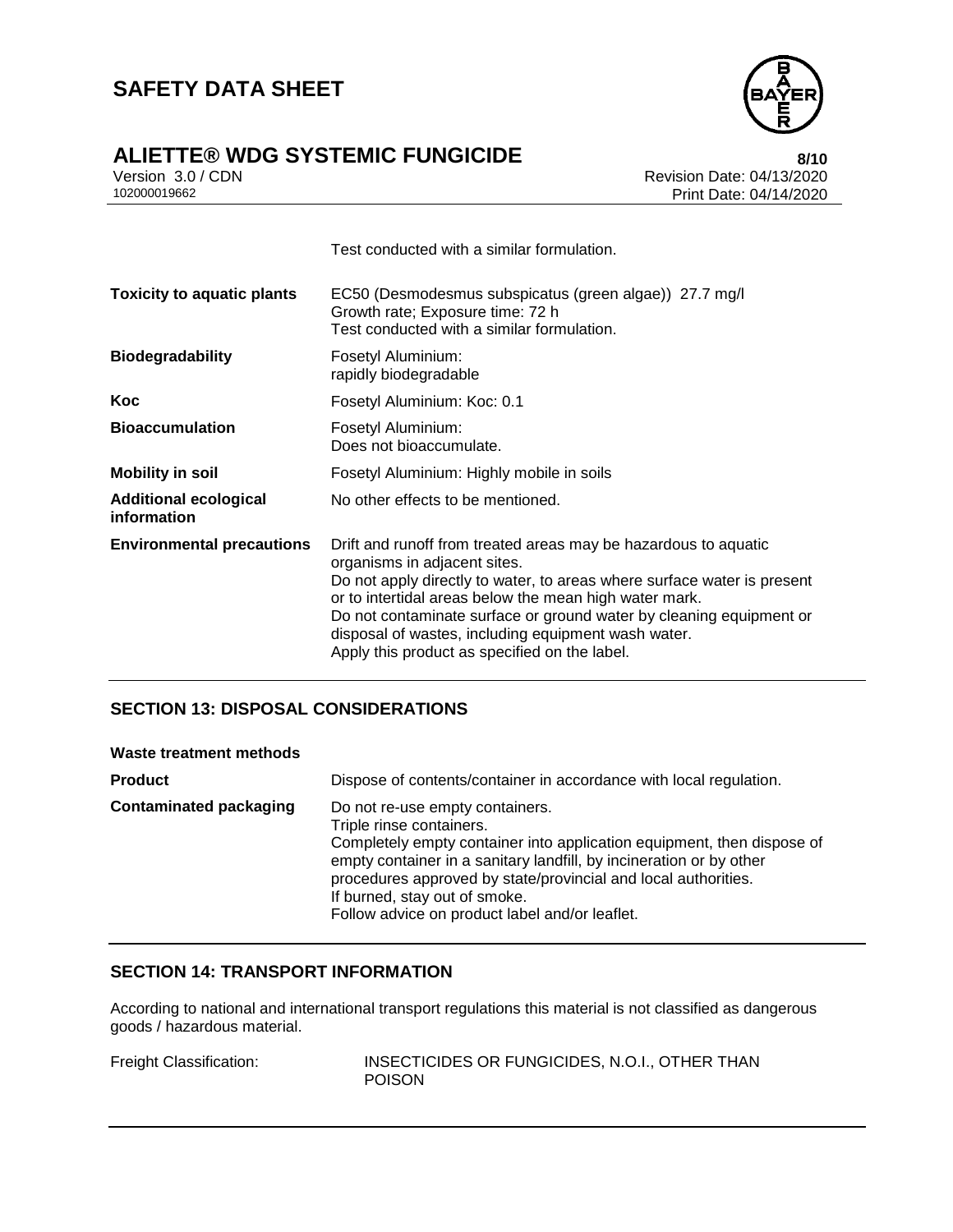

Version 3.0 / CDN<br>102000019662<br>Print Date: 04/14/2020 Print Date: 04/14/2020 9/10

## **SECTION 15: REGULATORY INFORMATION**

**PCP Registration No.** 24458

#### **PMRA Information:**

Read the label, authorized under the Pest Control Products Act, prior to using or handling the pest control product.

This chemical is a pest control product regulated by Health Canada Pest Management Regulatory Agency and is subject to certain labelling requirements under the Pest Control Products Act. These requirements differ from the classification criteria and hazard information required for GHS-consistent safety data sheets. The following is the hazard information required on the pest control product label:

| Signal word:              | Caution!                                      |
|---------------------------|-----------------------------------------------|
| <b>Hazard statements:</b> | Poison.<br>Warning!<br>Causes eye irritation. |

There are Canada-specific environmental requirements for handling, use, and disposal of this pest control product that are indicated on the label.

### **SECTION 16: OTHER INFORMATION**

#### **Abbreviations and acronyms**

| 49CFR         | Code of Federal Regulations, Title 49                                 |
|---------------|-----------------------------------------------------------------------|
| <b>ACGIH</b>  | <b>US. ACGIH Threshold Limit Values</b>                               |
| <b>ATE</b>    | Acute toxicity estimate                                               |
| CAS-Nr.       | Chemical Abstracts Service number                                     |
| <b>CERCLA</b> | Comprehensive Environmental Response, Compensation, and Liability Act |
| <b>EINECS</b> | European inventory of existing commercial substances                  |
| <b>ELINCS</b> | European list of notified chemical substances                         |
| <b>IARC</b>   | International Agency for Research on Cancer                           |
| <b>IATA</b>   | International Air Transport Association                               |
| <b>IMDG</b>   | International Maritime Dangerous Goods                                |
| N.O.S.        | Not otherwise specified                                               |
| NTP           | US. National Toxicology Program (NTP) Report on Carcinogens           |
| <b>OECD</b>   | Organization for Economic Co-operation and Development                |
| <b>TDG</b>    | <b>Transportation of Dangerous Goods</b>                              |
| TWA           | Time weighted average                                                 |
| UN.           | <b>United Nations</b>                                                 |
| <b>WHO</b>    | World health organisation                                             |